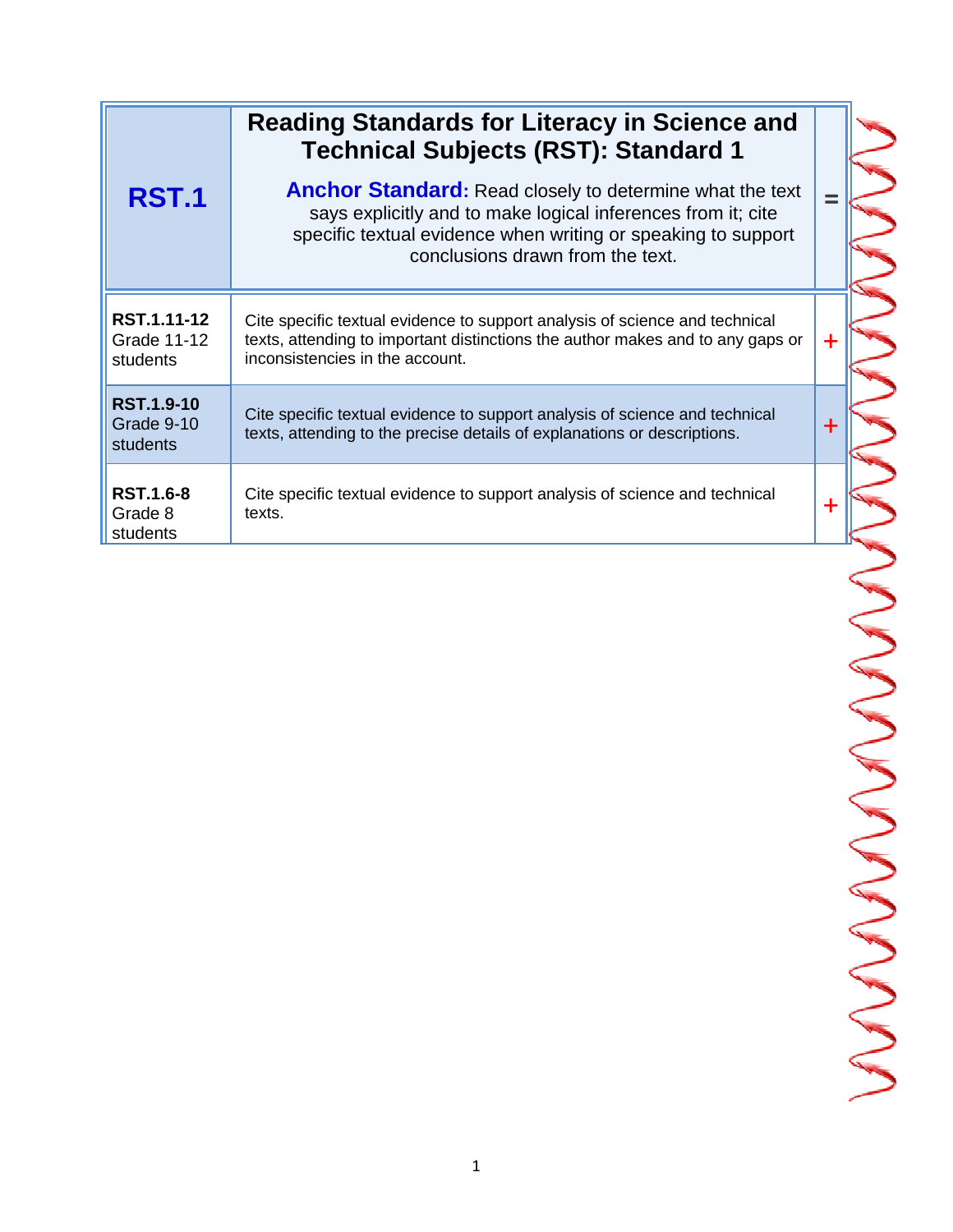|                                               | Reading Standards for Literacy in Science and<br><b>Technical Subjects (RST): Standard 2</b>                                                                                                    |   |
|-----------------------------------------------|-------------------------------------------------------------------------------------------------------------------------------------------------------------------------------------------------|---|
| <b>RST.2</b>                                  | <b>Anchor Standard:</b> Determine central ideas or themes of a<br>text and analyze their development; summarize the key<br>supporting details and ideas.                                        |   |
| RST.2.11-12<br><b>Grade 11-12</b><br>students | Determine the central ideas or conclusions of a text; summarize complex<br>concepts, processes, or information presented in a text by paraphrasing them<br>in simpler but still accurate terms. |   |
| <b>RST.2.9-10</b><br>Grade 9-10<br>students   | Determine the central ideas or conclusions of a text; trace the text's<br>explanation or depiction of a complex process, phenomenon, or concept;<br>provide an accurate summary of the text.    | ÷ |
| <b>RST.2.6-8</b><br>Grade 8<br>students       | Determine the central ideas or conclusions of a text; provide an accurate<br>summary of the text distinct from prior knowledge or opinions.                                                     |   |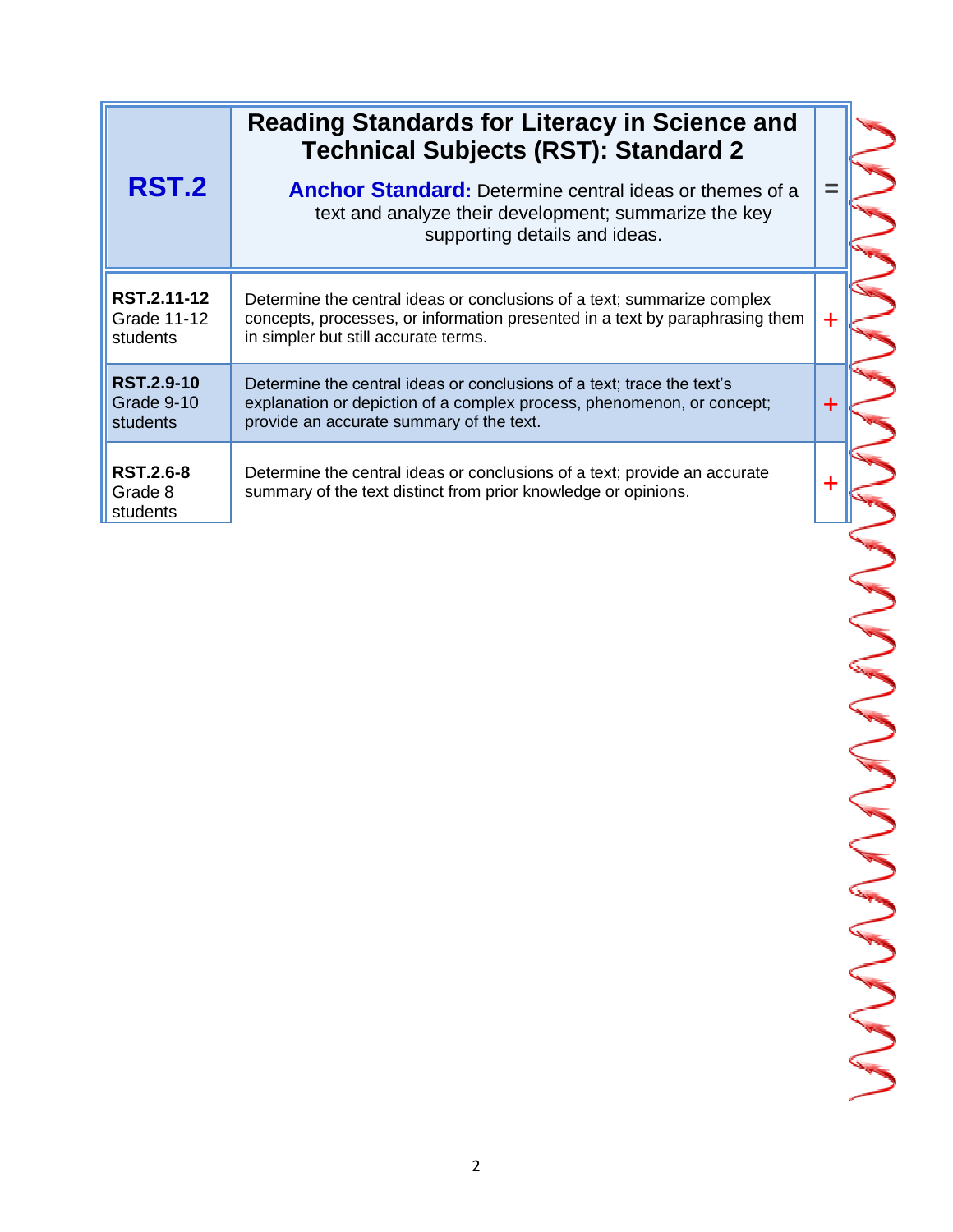| <b>RST.3</b>                                | <b>Reading Standards for Literacy in Science and</b><br><b>Technical Subjects (RST): Standard 3</b><br><b>Anchor Standard:</b> Analyze how and why individuals, events,<br>and ideas develop and interact over the course of a text. |   |
|---------------------------------------------|--------------------------------------------------------------------------------------------------------------------------------------------------------------------------------------------------------------------------------------|---|
| RST.3.11-12<br>Grade 11-12<br>students      | Follow precisely a complex multistep procedure when carrying out<br>experiments, taking measurements, or performing technical tasks; analyze<br>the specific results based on explanations in the text.                              | ╉ |
| <b>RST.3.9-10</b><br>Grade 9-10<br>students | Follow precisely a complex multistep procedure when carrying out<br>experiments, taking measurements, or performing technical tasks, attending<br>to special cases or exceptions defined in the text.                                | ╅ |
| <b>RST.3.6-8</b><br>Grade 8<br>students     | Follow precisely a multistep procedure when carrying out experiments, taking<br>measurements, or performing technical tasks.                                                                                                         | ۰ |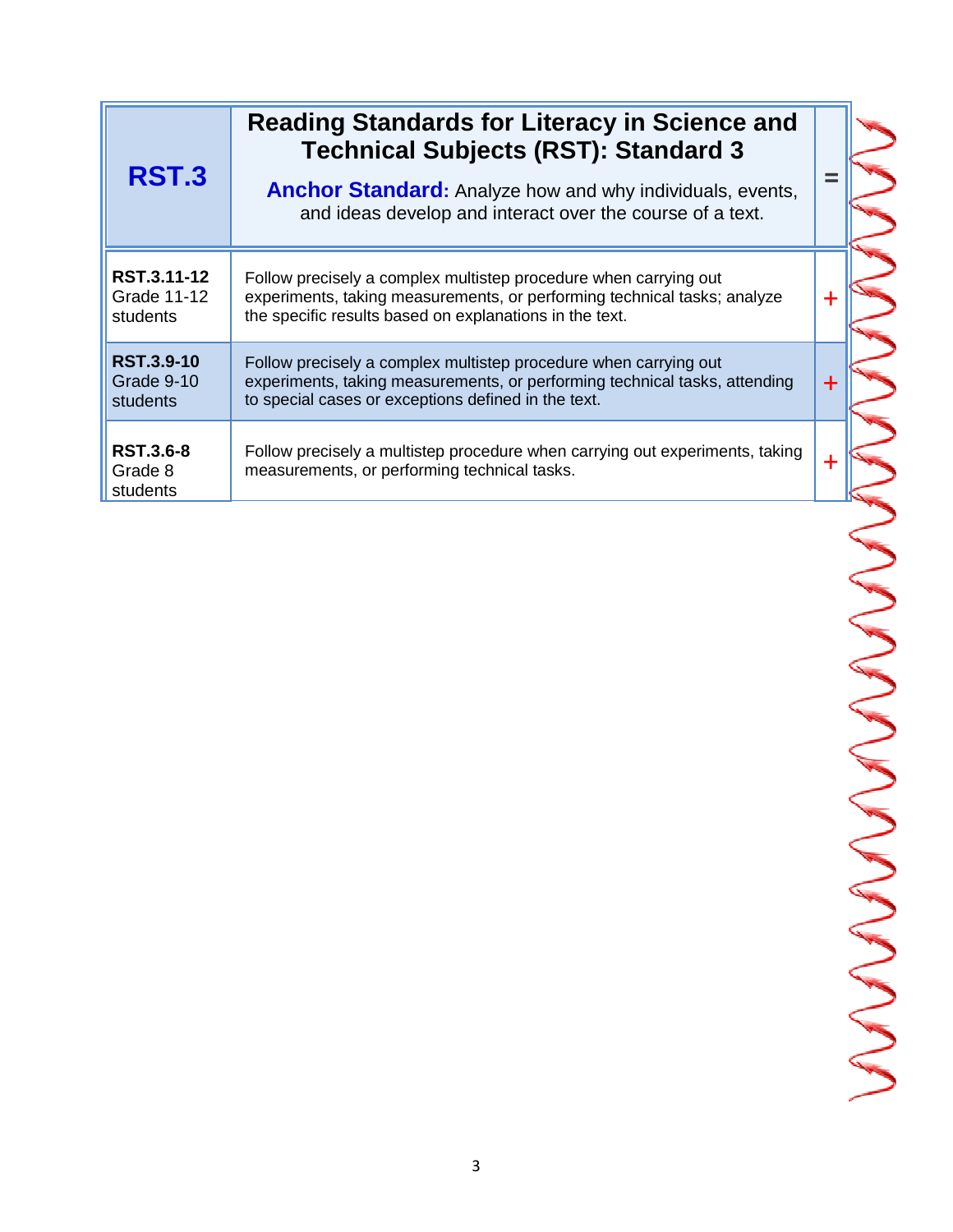|                                                    | <b>Reading Standards for Literacy in Science and</b><br><b>Technical Subjects (RST): Standard 4</b>                                                                                                                          |             |
|----------------------------------------------------|------------------------------------------------------------------------------------------------------------------------------------------------------------------------------------------------------------------------------|-------------|
| RST.4                                              | <b>Anchor Standard:</b> Interpret words and phrases as they are<br>used in a text, including determining technical, connotative, and<br>figurative meanings, and analyze how specific word choices<br>shape meaning or tone. | $=$         |
| RST.4.11-12<br><b>Grade 11-12</b><br>students      | Determine the meaning of symbols, key terms, and other domain-specific<br>words and phrases as they are used in a specific scientific or technical<br>context relevant to grades 11-12 texts and topics.                     | ╉           |
| <b>RST.4.9-10</b><br>Grade 9-10<br><b>students</b> | Determine the meaning of symbols, key terms, and other domain-specific<br>words and phrases as they are used in a specific scientific or technical<br>context relevant to grades 9-10 texts and topics.                      | $\mathbf +$ |
| <b>RST.4.6-8</b><br>Grade 8<br>students            | Determine the meaning of symbols, key terms, and other domain-specific<br>words and phrases as they are used in a specific scientific or technical<br>context relevant to grades 6-8 texts and topics.                       | ╈           |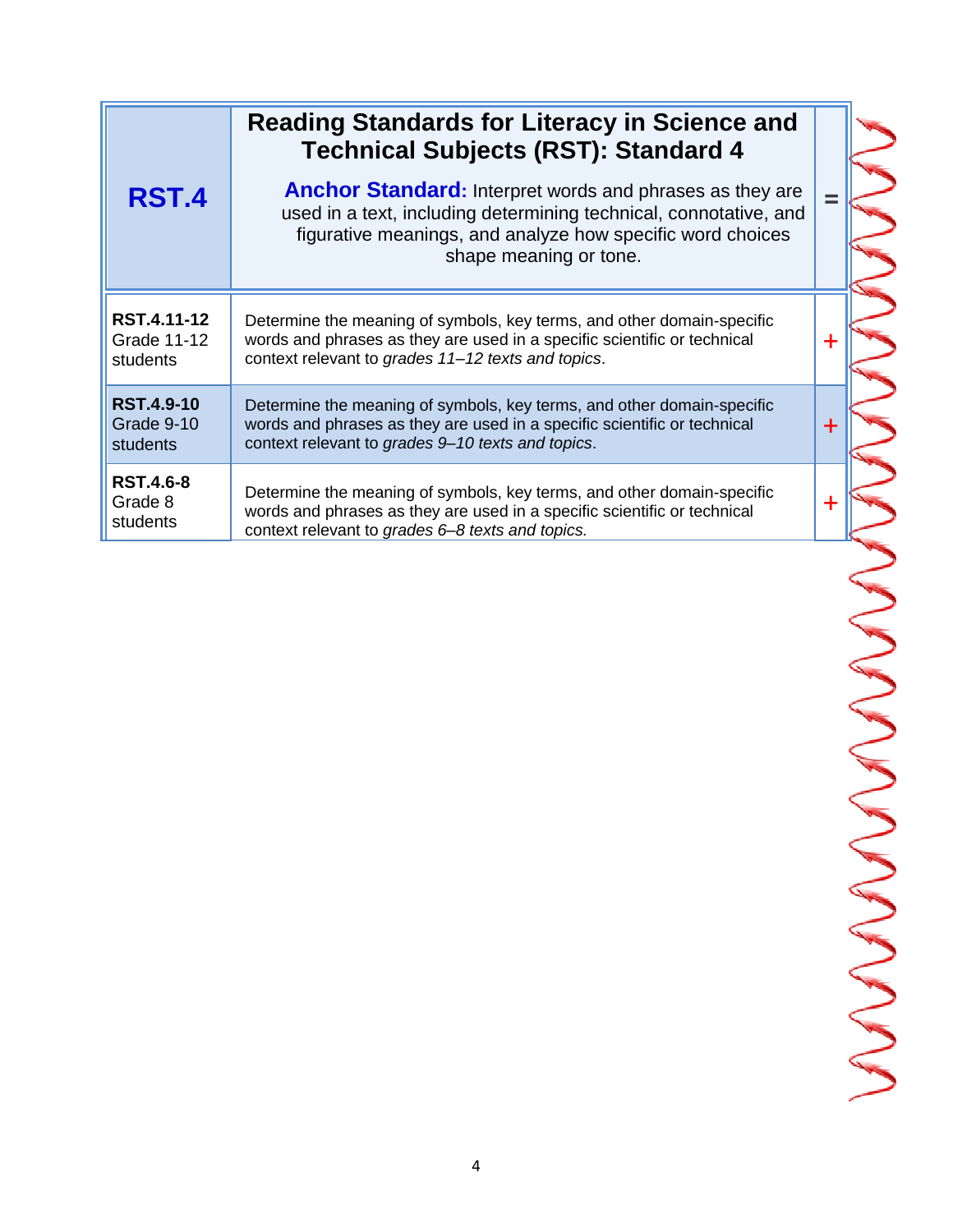|                                                    | <b>Reading Standards for Literacy in Science and</b><br><b>Technical Subjects (RST): Standard 5</b>                                                                                                                             |     |
|----------------------------------------------------|---------------------------------------------------------------------------------------------------------------------------------------------------------------------------------------------------------------------------------|-----|
| <b>RST.5</b>                                       | <b>Anchor Standard:</b> Analyze the structure of texts, including<br>how specific sentences, paragraphs, and larger portions of the<br>text (e.g., a section, chapter, scene, or stanza) relate to each<br>other and the whole. | $=$ |
| RST.5.11-12<br><b>Grade 11-12</b><br>students      | Analyze how the text structures information or ideas into categories or<br>hierarchies, demonstrating understanding of the information or ideas.                                                                                | ╉   |
| <b>RST.5.9-10</b><br>Grade 9-10<br><b>students</b> | Analyze the structure of the relationships among concepts in a text, including<br>relationships among key terms (e.g., force, friction, reaction force, energy).                                                                | ╋   |
| <b>RST.5.6-8</b><br>Grade 8<br>students            | Analyze the structure an author uses to organize a text, including how the<br>major sections contribute to the whole and to an understanding of the topic.                                                                      | ╋   |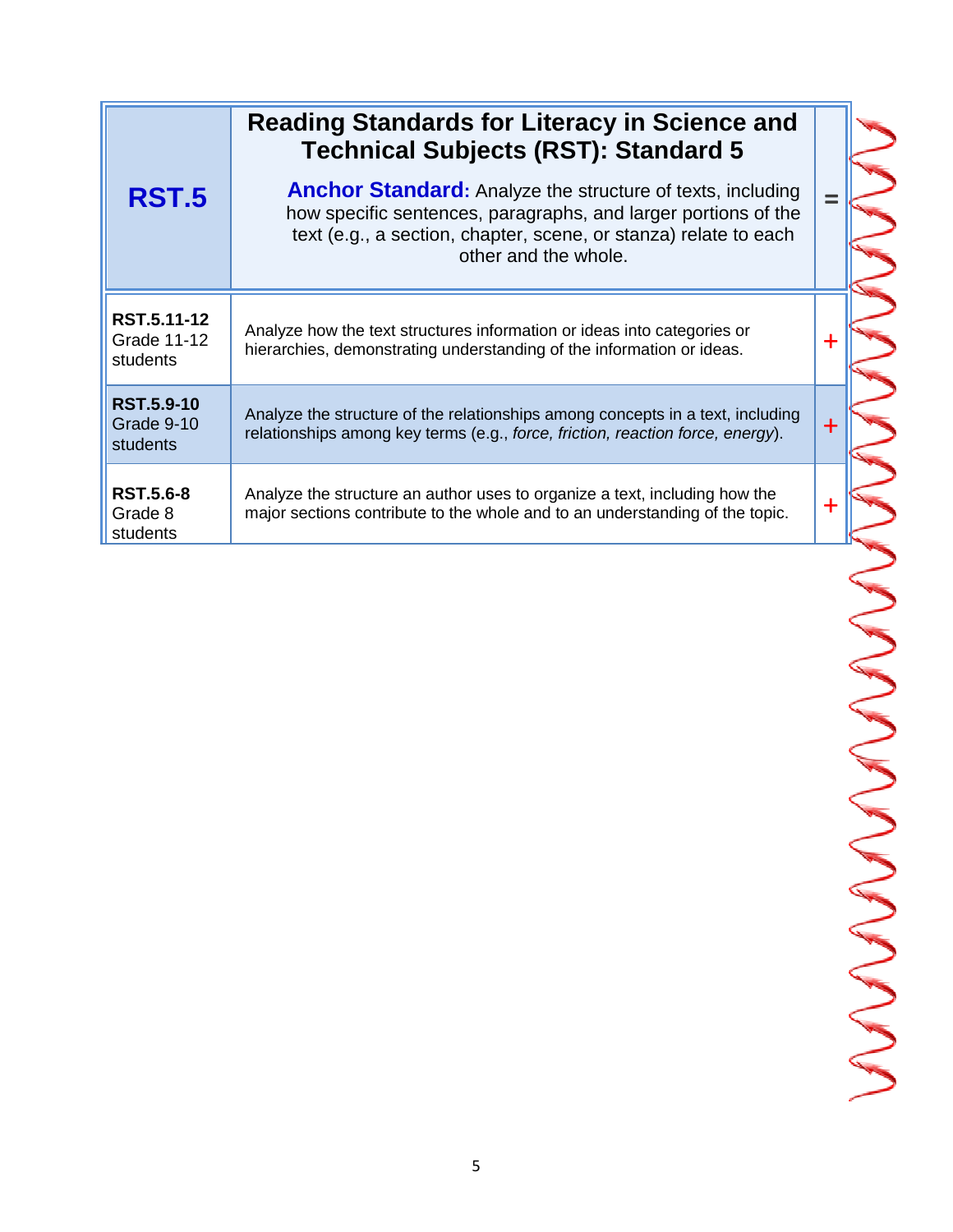| <b>RST.6</b>                                | <b>Reading Standards for Literacy in Science and</b><br><b>Technical Subjects (RST): Standard 6</b><br><b>Anchor Standard:</b> Assess how point of view or purpose<br>shapes the content and style of a text. |   |
|---------------------------------------------|---------------------------------------------------------------------------------------------------------------------------------------------------------------------------------------------------------------|---|
| RST.6.11-12<br>Grade 11-12<br>students      | Analyze the author's purpose in providing an explanation, describing a<br>procedure, or discussing an experiment in a text, identifying important issues<br>that remain unresolved.                           |   |
| <b>RST.6.9-10</b><br>Grade 9-10<br>students | Analyze the author's purpose in providing an explanation, describing a<br>procedure, or discussing an experiment in a text, defining the question the<br>author seeks to address.                             | + |
| <b>RST.6.6-8</b><br>Grade 8<br>students     | Analyze the author's purpose in providing an explanation, describing a<br>procedure, or discussing an experiment in a text.                                                                                   |   |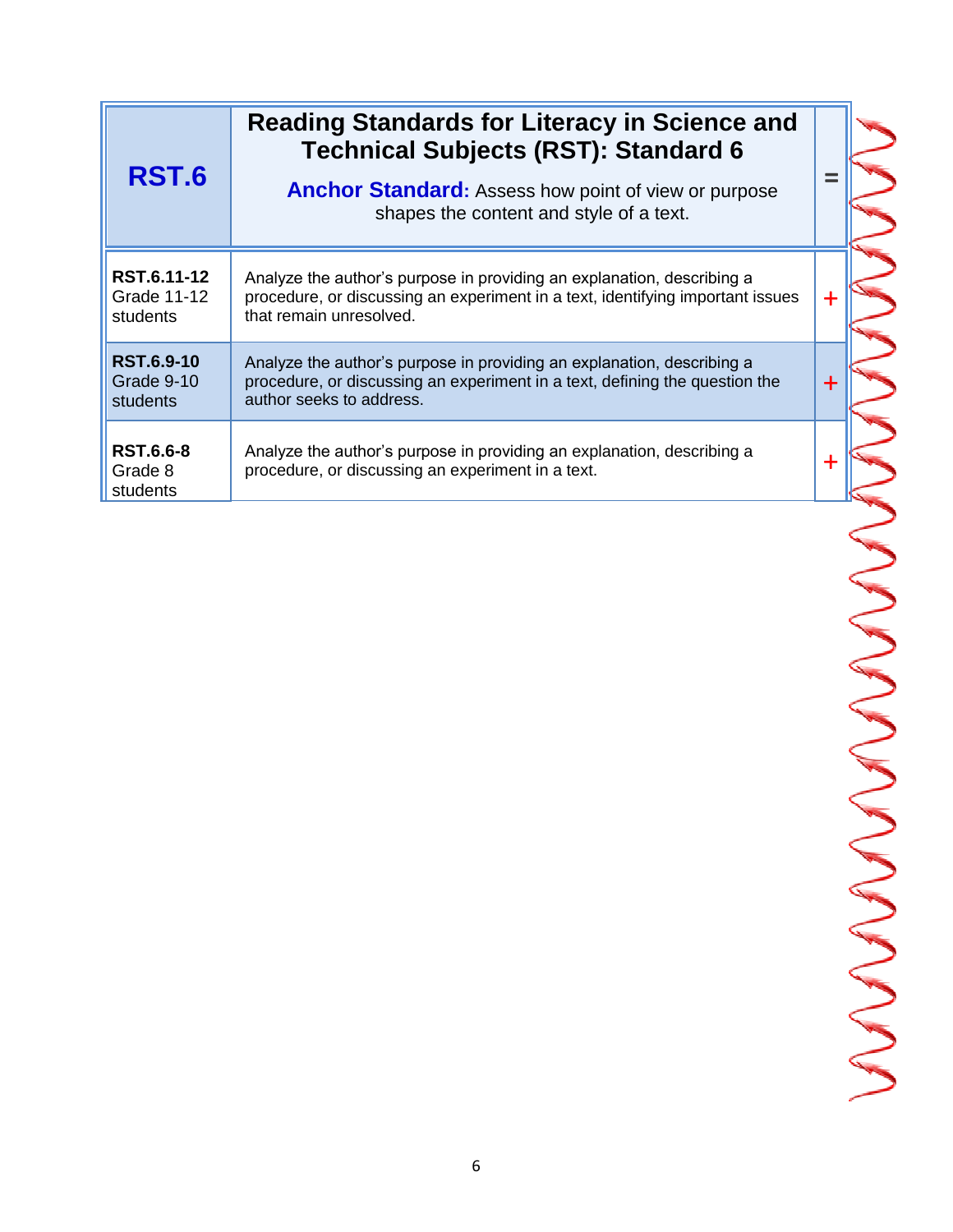|                                               | <b>Reading Standards for Literacy in Science and</b><br><b>Technical Subjects (RST): Standard 7</b>                                                                                                                            |       |
|-----------------------------------------------|--------------------------------------------------------------------------------------------------------------------------------------------------------------------------------------------------------------------------------|-------|
| RST.7                                         | <b>Anchor Standard:</b> Integrate and evaluate content<br>presented in diverse media and formats, including visually and<br>quantitatively, as well as in words. <sup>1</sup>                                                  |       |
| RST.7.11-12<br><b>Grade 11-12</b><br>students | Integrate and evaluate multiple sources of information presented in diverse<br>formats and media (e.g., quantitative data, video, multimedia) in order to<br>address a question or solve a problem.                            | $\pm$ |
| <b>RST.7.9-10</b><br>Grade 9-10<br>students   | Translate quantitative or technical information expressed in words in a text<br>into visual form (e.g., a table or chart) and translate information expressed<br>visually or mathematically (e.g., in an equation) into words. | $\pm$ |
| <b>RST.7.6-8</b><br>Grade 8<br>students       | Integrate quantitative or technical information expressed in words in a text<br>with a version of that information expressed visually (e.g., in a flowchart,<br>diagram, model, graph, or table).                              |       |

 \* Please see "Research to Build and Present Knowledge" in Writing and "Comprehension and Collaboration" in Speaking and Listening for additional standards relevant to gathering, assessing, and applying information from print and digital sources.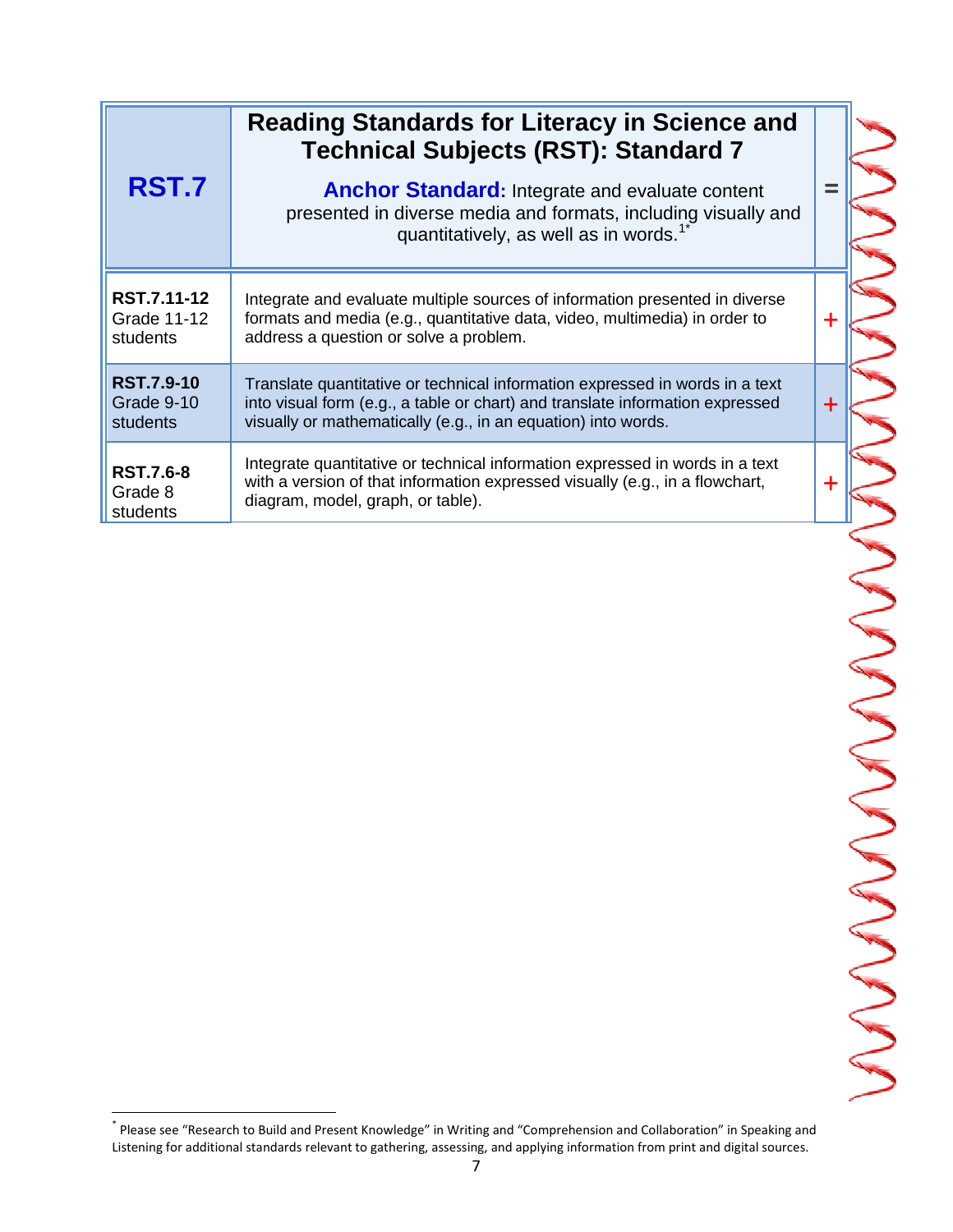|                                                    | <b>Reading Standards for Literacy in Science and</b><br><b>Technical Subjects (RST): Standard 8</b>                                                                                                             |             |
|----------------------------------------------------|-----------------------------------------------------------------------------------------------------------------------------------------------------------------------------------------------------------------|-------------|
| RST.8                                              | <b>Anchor Standard:</b> Delineate and evaluate the argument<br>and specific claims in a text, including the validity of the<br>reasoning as well as the relevance and sufficiency of the<br>evidence.           |             |
| RST.8.11-12<br><b>Grade 11-12</b><br>students      | Evaluate the hypotheses, data, analysis, and conclusions in a science or<br>technical text, verifying the data when possible and corroborating or<br>challenging conclusions with other sources of information. | $\mathbf +$ |
| <b>RST.8.9-10</b><br>Grade 9-10<br><b>students</b> | Assess the extent to which the reasoning and evidence in a text support the<br>author's claim or a recommendation for solving a scientific or technical<br>problem.                                             | $\mathbf +$ |
| <b>RST.8.6-8</b><br>Grade 8<br>students            | Distinguish among facts, reasoned judgment based on research findings, and<br>speculation in a text.                                                                                                            | ╋           |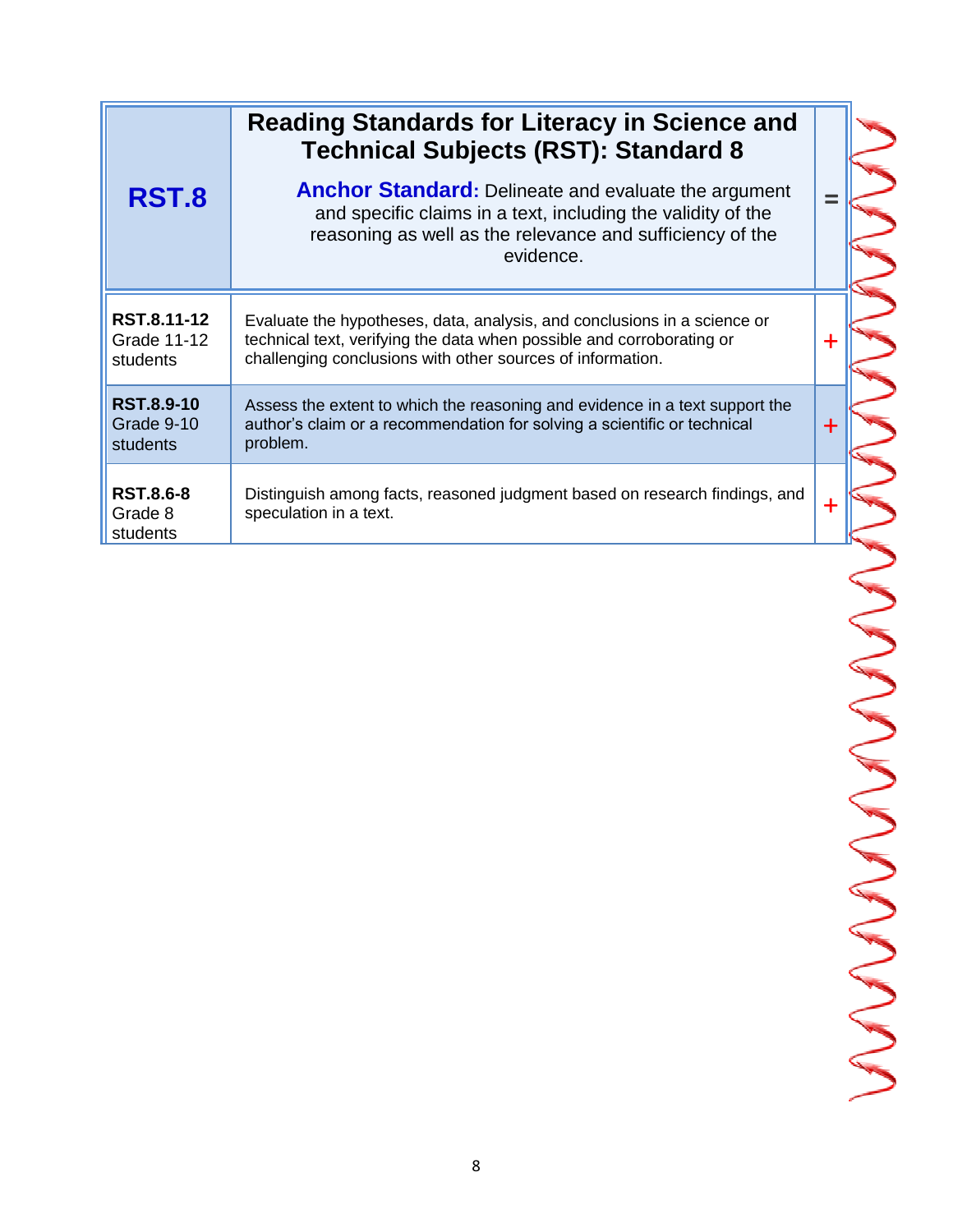| RST.9                                              | <b>Reading Standards for Literacy in Science and</b><br><b>Technical Subjects (RST): Standard 9</b><br><b>Anchor Standard:</b> Analyze how two or more texts address<br>similar themes or topics in order to build knowledge or to<br>compare the approaches the authors take. |             |
|----------------------------------------------------|--------------------------------------------------------------------------------------------------------------------------------------------------------------------------------------------------------------------------------------------------------------------------------|-------------|
| RST.9.11-12<br><b>Grade 11-12</b><br>students      | Synthesize information from a range of sources (e.g., texts, experiments,<br>simulations) into a coherent understanding of a process, phenomenon, or<br>concept, resolving conflicting information when possible.                                                              | $\div$      |
| <b>RST.9.9-10</b><br>Grade 9-10<br><b>students</b> | Compare and contrast findings presented in a text to those from other<br>sources (including their own experiments), noting when the findings support<br>or contradict previous explanations or accounts.                                                                       | $\mathbf +$ |
| <b>RST.9.6-8</b><br>Grade 8<br>students            | Compare and contrast the information gained from experiments, simulations,<br>video, or multimedia sources with that gained from reading a text on the<br>same topic.                                                                                                          | $\ddot{}$   |